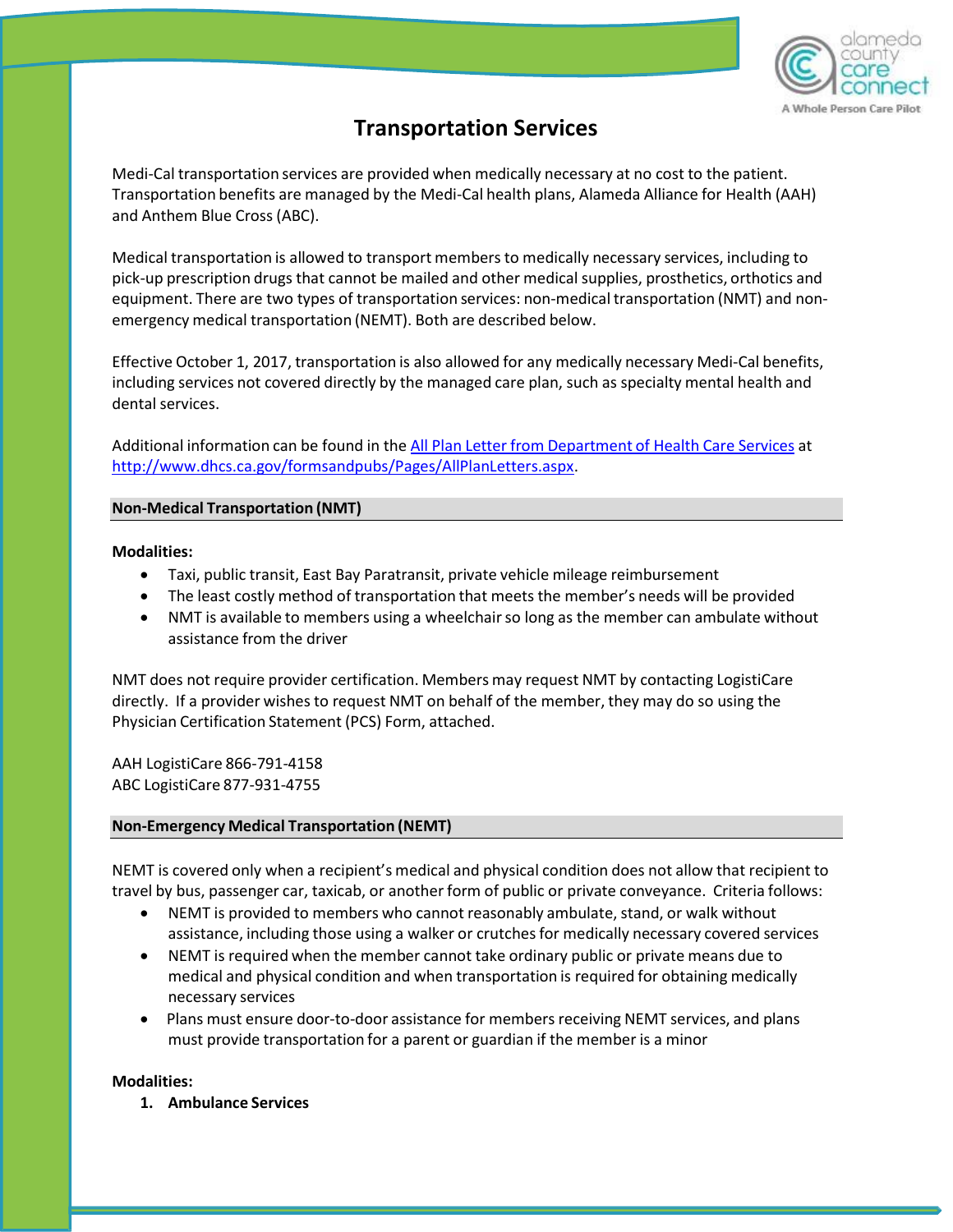- Transfers between facilitiesfor members who require continuous intravenous medication, medical monitoring or observation
- Transfers from an acute care facility to another acute care facility except when member is transferred immediately following an inpatient stay to a skilled nursing facility or intermediate care facility
- Transport for members who have recently been placed on oxygen (does not apply to members with chronic emphysema who carry their own oxygen for continuous use).
- Transport for members with chronic conditions who require oxygen if monitoring is required

### **2. Litter Van Services**

- Requires that the member be transported in a prone or supine position, because the member is incapable of sitting for the period of time needed to transport
- Requires specialized safety equipment over and above that normally available in passenger cars, taxicabs or other forms of public conveyance

### **3. Wheelchair Van Services**

- Renders the member incapable of sitting in a private vehicle, taxi or other form of public transportation for the period of time needed to transport
- Requires that the member be transported in a wheelchair or assisted to and from a residence, vehicle and place of treatment because of a disabling physical or mental limitation.
- Requires specialized safety equipment over and above that normally available in passenger cars, taxicabs or other forms of public conveyance

Members with the following conditions may qualify with a Physician Certification Statement:

- Members who suffer from severe mental confusion
- Members with paraplegia
- Dialysis recipients
- Members with chronic conditions who require oxygen but do not require monitoring
- **4. Air** only when ground transport is not feasible

### **How to Request NEMT**

Effective July 1, 2017, both health plans require a Physician Certification Statement (PCS) Form to request NEMT services.

- A physician, advanced practice professional, dentist, or mental health provider may request NEMT services using the health plan's Physician Certification Statement (PCS)
- For AAH and ABC members, submit the PCS request form directly to LogistiCare

### **Attachments**

AAH PCS Form ABC PCS Form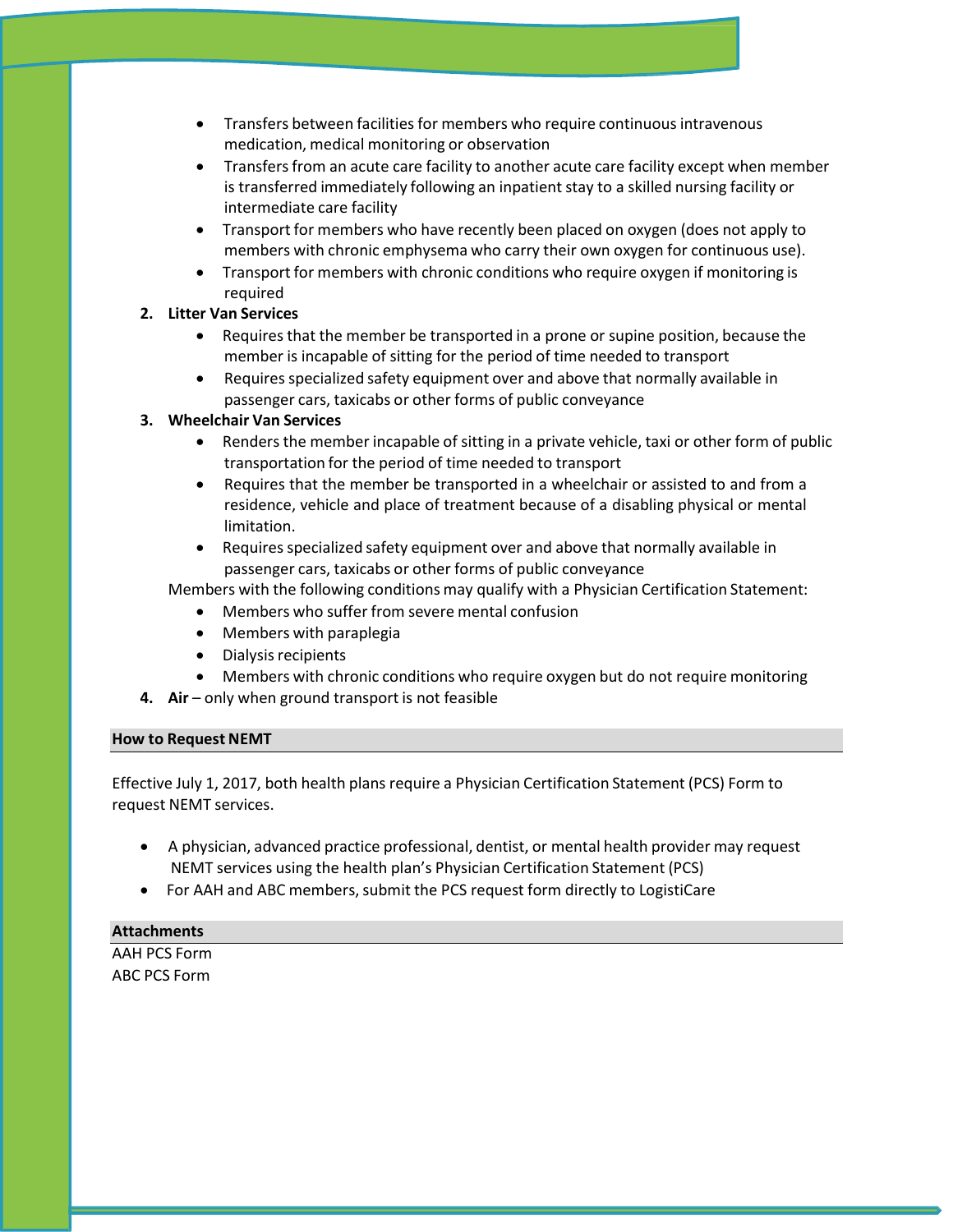

Service you can trust.

### **Physician Certification Form - Request for Transportation**

### **Please print clearly. For NEMT only, the physician must sign this form where indicated below. \*Required fields must be completed.**

### **Please return form by fax to LogistiCare - Attn: Utilization Review (877) 457-3352**

| PATIENT INFORMATION                                                                                                                                                                                                                                                                                         |                                                                                                                                                                                                                                                               |  |  |  |  |
|-------------------------------------------------------------------------------------------------------------------------------------------------------------------------------------------------------------------------------------------------------------------------------------------------------------|---------------------------------------------------------------------------------------------------------------------------------------------------------------------------------------------------------------------------------------------------------------|--|--|--|--|
| *Patient's Name:                                                                                                                                                                                                                                                                                            | *Patient's DOB:                                                                                                                                                                                                                                               |  |  |  |  |
| *Patient's ID Number/CIN#                                                                                                                                                                                                                                                                                   | Member's Contact Number:                                                                                                                                                                                                                                      |  |  |  |  |
| <b>DIAGNOSIS</b>                                                                                                                                                                                                                                                                                            |                                                                                                                                                                                                                                                               |  |  |  |  |
| Diagnosis:                                                                                                                                                                                                                                                                                                  | ICD Code:                                                                                                                                                                                                                                                     |  |  |  |  |
| TRANSPORTATION NEEDS (*Please check ONLY ONE level of service in either NEMT or NMT section)                                                                                                                                                                                                                |                                                                                                                                                                                                                                                               |  |  |  |  |
| <b>Non-Emergency Medical Transportation (NEMT)</b><br>NEMT includes transportation by ambulance, wheelchair, and gurney<br>vans for medically necessary covered services, specifically when the<br>patient is non-ambulatory. Check the applicable level of service needed:                                 | <b>Non-Medical Transportation (NMT)</b><br>NMT includes transportation provided via taxi, car or other public<br>conveyances for medically necessary covered services. No signature<br>is required for NMT. Check the applicable level of service needed:     |  |  |  |  |
| Wheelchair Van<br>$\Box$<br>$\Box$ Ambulance/Litter Van/Gurney Van (Patient bed bound)<br>$\Box$ ALS (Patient requires ALS services/availability)<br>$\Box$ CCT/SCT (Patient requires cardiac monitoring)<br>$\Box$ LS (Patient requires oxygen not self-administered or regulated)<br>$\Box$ Air Transport | <b>Public Transportation/Mass Transit</b><br>East Bay Paratransit<br>Curb-to-Curb Vehicle Transportation (Taxicab)<br>Door-to-Door Vehicle Transportation<br>Private Vehicle arranged by patient*<br>*additional verification information needed for approval |  |  |  |  |

| *DURATION (based on medical necessity and continued health plan eligibility): |                |         |                 |           |  |  |
|-------------------------------------------------------------------------------|----------------|---------|-----------------|-----------|--|--|
| 30 days                                                                       | $\Box$ 60 days | 90 days | $\Box$ 6 months | 12 months |  |  |

### **FUNCTION LIMITATIONS JUSTIFICATION**

When transportation is requested for an ongoing basis, the chronic nature of the patient's medical, physical, or mental health condition **must be**  indicated in the treatment plan. A diagnosis alone will not satisfy this requirement. Treatment plan should include the medical, behavioral health, or physical condition that prevents normal public or private transportation. **NMT services do not require physician signature and will be approved based on the least costly method of transportation that meets the member's needs.**

**\*PLEASE INCLUDE YOUR JUSTIFICATION BELOW:**

### **CERTIFICATION FOR NON-EMERGENCY MEDICAL TRANSPORTATION**

The provider responsible for providing care for the member is responsible for determining medical necessity for transportation. This certificate can be completed and signed by an MD, DO, PA, or NP who is employed or supervised by the hospital, facility, or physician's office where the patient is being treated and who has knowledge of the patient's condition at the time of completion of this certificate.

| <b>Provider's Name</b><br>& Credential (Print): | Date:                |
|-------------------------------------------------|----------------------|
| <b>Provider's</b><br>Signature:                 | <b>Phone Number:</b> |

### **Questions? Call LogistiCare's California Facility Department at (866) 529-2128**